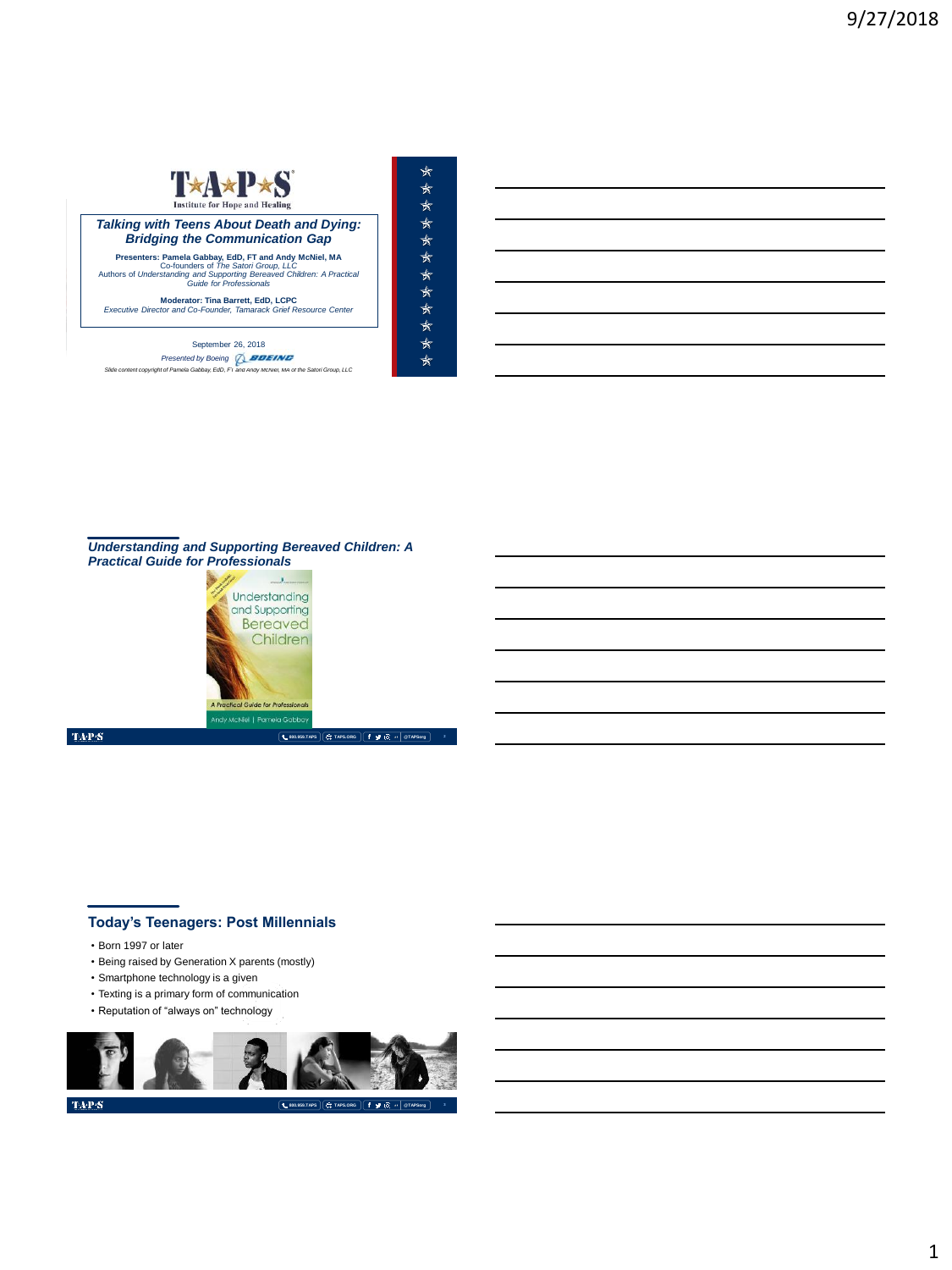# **Trends in Behavior and Mental Health**

- Grew up under "No Child Left Behind"
- Technology results in less face-to-face time with friends
- Increased levels of mental illness in adolescents
- "Slow life strategy" trending
- More caring for others
- Inclusive and concerned with social justice



 $\langle \mathbf{T} \mathbf{A} \mathbf{P} \mathbf{S} \rangle$ 

**800.959.TAPS TAPS.ORG @TAPSorg 4**

### **Factors that Promote Health**

- Healthy peer relationships
- Mutual trust
- Physical activity
- Connection with others apart from technology
- Clear expectations
- Accountability
- Positive affirmations of personality and preferences
- Positive relationship with the adults in their

### $\mathrm{TAP}S$

lives

**800.959.TAPS TAPS.ORG @TAPSorg**

One of the top factors that promotes health in teenagers after a death is:

> **Being listened to and feeling understood**

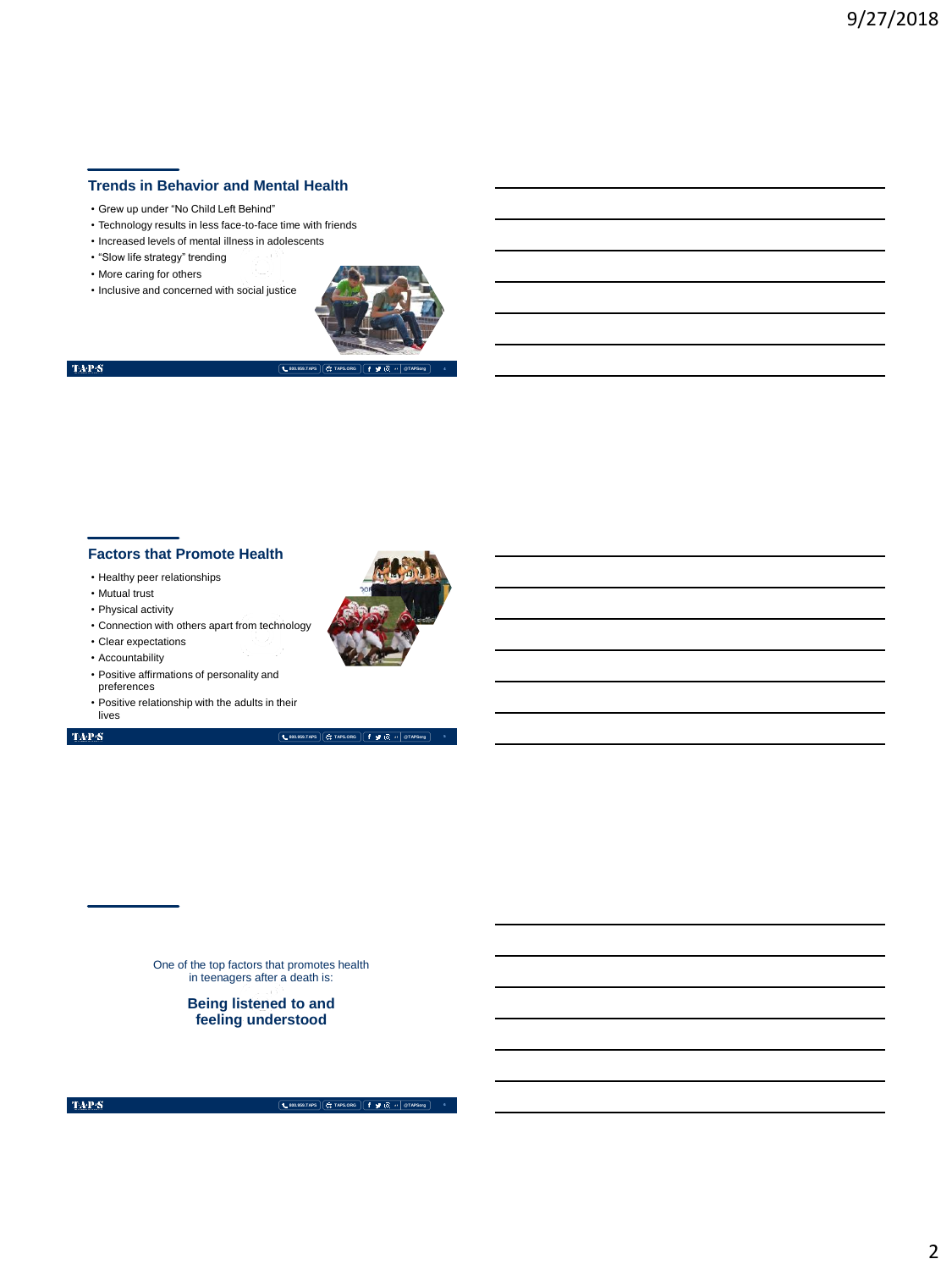## **Factors that Open Communication and Connection**

- Nurturing interaction: Demonstration of concern and caring
- Acceptance and inclusiveness: Feeling that others accept them unconditionally
- Mutual respect: For personality and opinions
- Honesty and telling the truth • Providing choices





**800.959.TAPS TAPS.ORG @TAPSorg**

**800.959.TAPS TAPS.ORG @TAPSorg 8**



 $\langle \mathbf{T} \mathbf{A} \mathbf{P} \mathbf{S} \rangle$ 

**Communication is more than talking**



 $\mbox{TAPS}$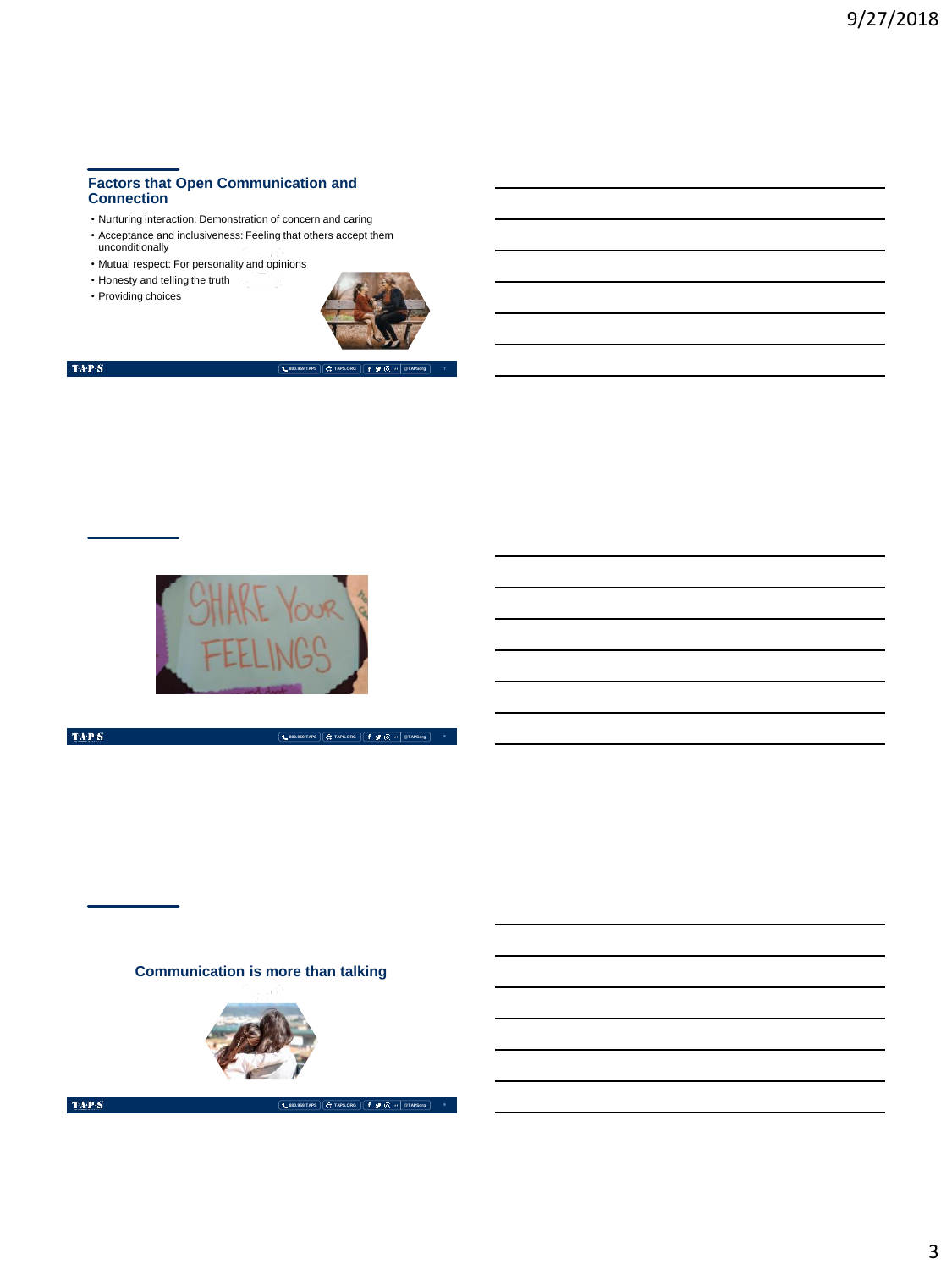# **Building Rapport with Bereaved Teens**

- Listen without judgment
- Allow them to lead the conversation
- Show interest in what is important to them
- Incorporate music and technology

 $\langle \mathbf{T} \mathbf{A} \mathbf{P} \mathbf{S} \rangle$ 

**800.959.TAPS TAPS.ORG @TAPSorg**

#### **Ideas for Connecting With and Communicating With Your Teen**

- Include your teens in shared family traditions
- Encourage "teenager-led" family outings
- Meet them where they are
- Find activities that are of mutual interest to everyone in the family



 $\mathrm{TAPS}$ 

**800.959.TAPS TAPS.ORG @TAPSorg**

### **Special Considerations for Conversations with Bereaved Teens**

- After a death
	- Due to suicide
	- Due to homicide
	- Due to overdose
	- Due to illness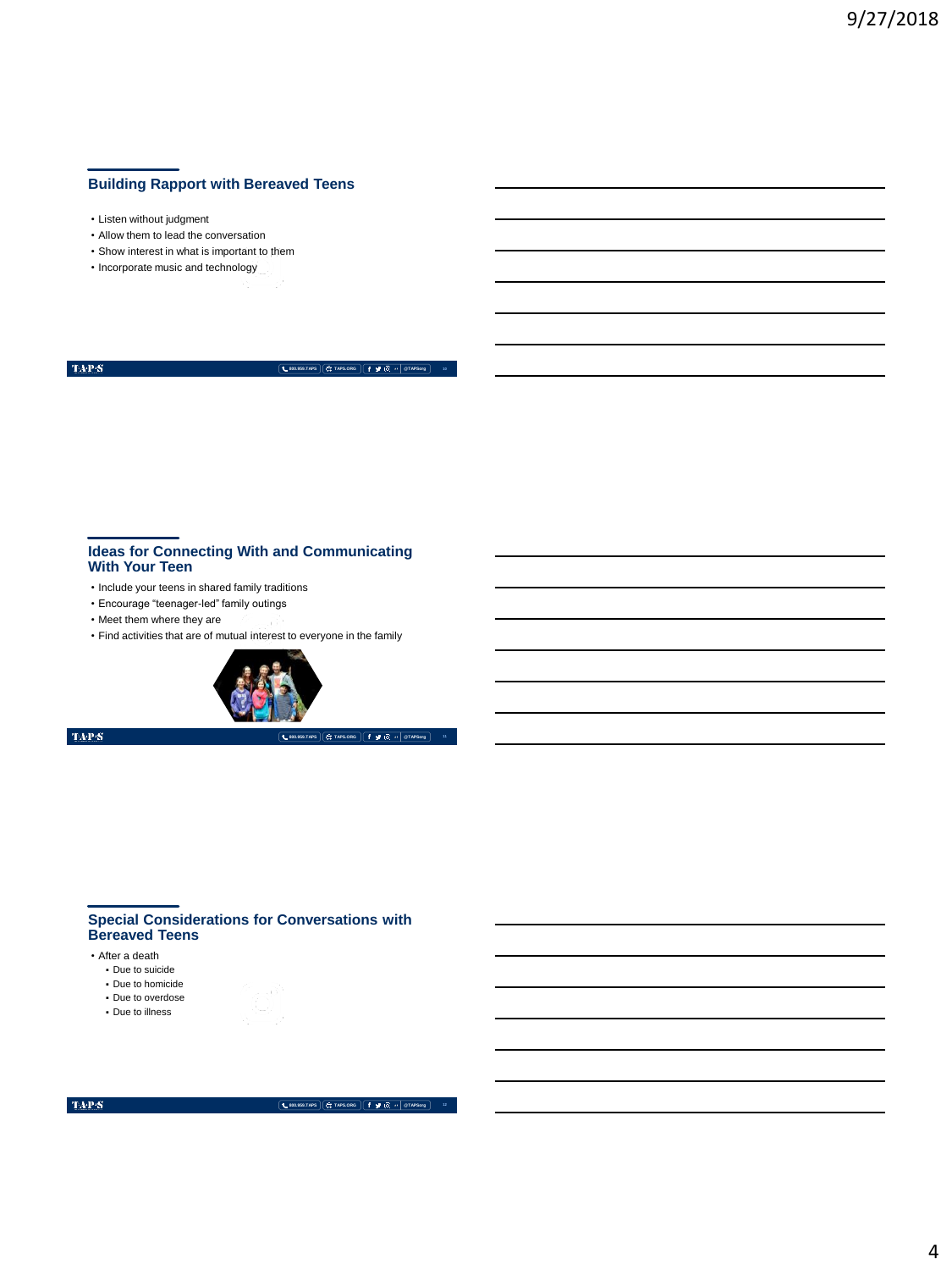|      | What Grief has taughtme<br>$\cdot$ $1/m$ not alone.<br>. I'm a strong person<br>• My family is a lways there<br>for me.<br>Never go to bed mod<br>· Love everyone even if you<br>Aahf<br>. Dan't take things for Granted<br>· Live every day like its your<br>$\sqrt{a}$ st<br>· No one can tell you how or<br>What you feel.<br>· Love the little things in<br>i.e. |
|------|----------------------------------------------------------------------------------------------------------------------------------------------------------------------------------------------------------------------------------------------------------------------------------------------------------------------------------------------------------------------|
| TAPS | L 800.959.TAPS $\left  \begin{array}{ccc} \mathbf{G} & \mathbf{H} & \mathbf{H} \\ \mathbf{H} & \mathbf{H} & \mathbf{H} \end{array} \right $ ( $\mathbf{H} & \mathbf{H} & \mathbf{H} \end{array}$<br><b>@TAPSorg</b><br>$\overline{12}$                                                                                                                               |



# **The Strengths of the Parent-Teen Relationship**

• Social cues and problem solving

- Security and predictability
- Moral support and encouragement

### $\langle \ensuremath{\text{TA-P-S}}\xspace \rangle$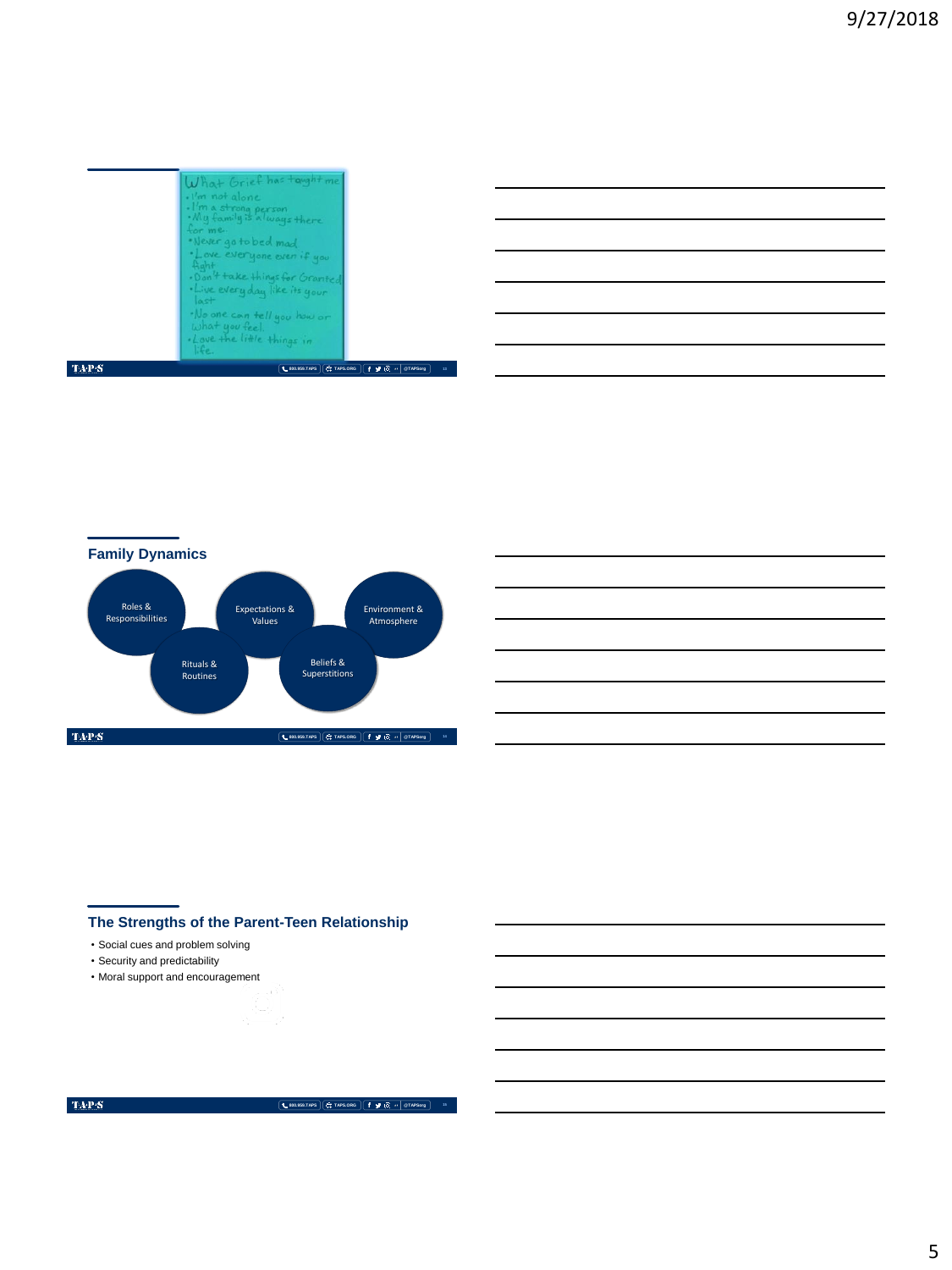

# **Parent and Teen Adaptive Tasks**

- Reestablishing security and safety
- Restoring routines
- Affirming and maintaining boundaries
- Adapting to new roles and responsibilities

 $\langle \ensuremath{\mathrm{TAPS}}\xspace \rangle$ 

**800.959.TAPS TAPS.ORG @TAPSorg**

# **The Role of Social Media**

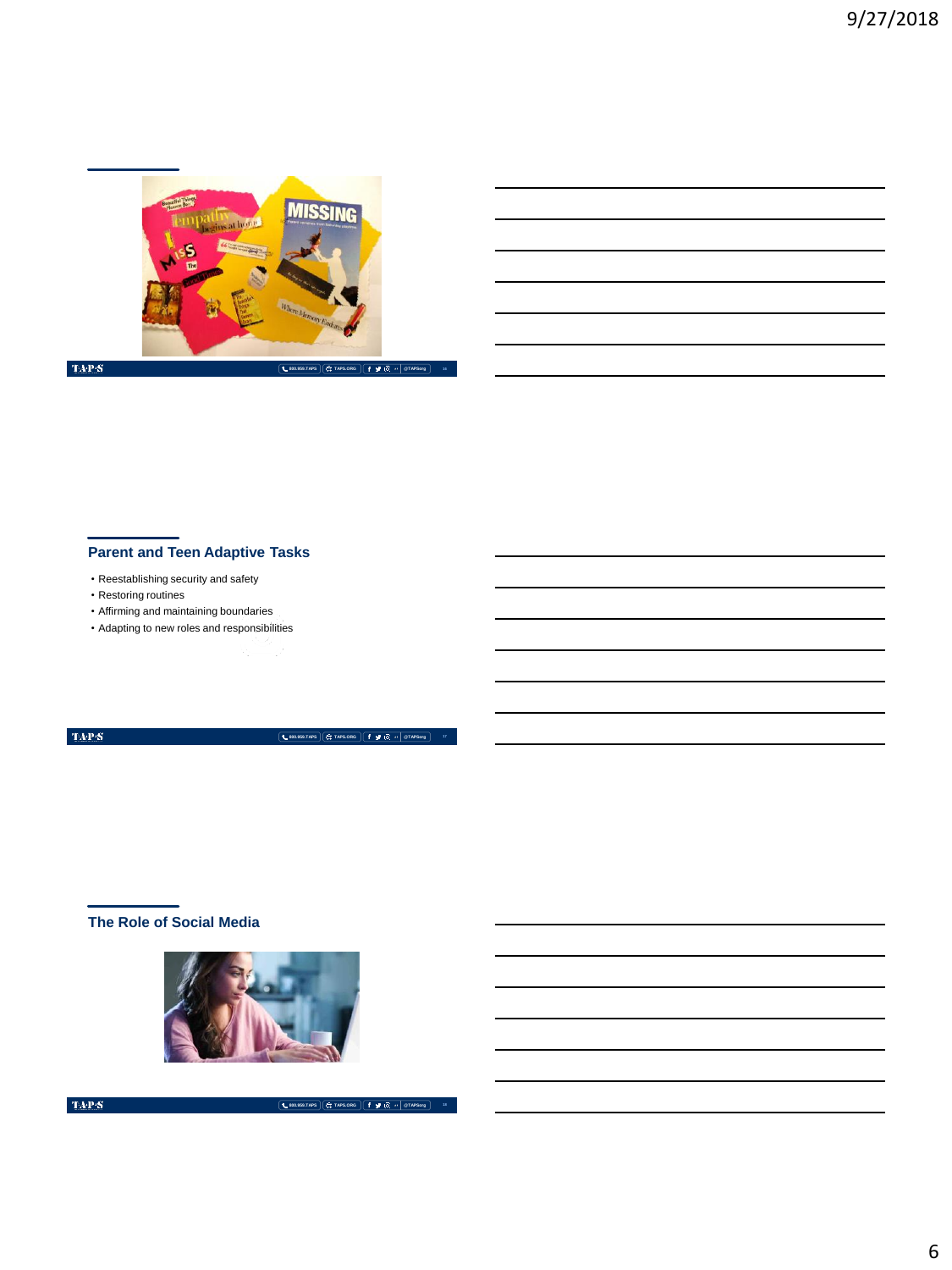## **Growth Through Grief and Hope for the Future**



 $\langle \mathbf{T} \mathbf{A} \mathbf{P} \mathbf{S} \rangle$ 

**800.959.TAPS TAPS.ORG @TAPSorg**

### **Questions?**



*Presenter* Pamela Gabbay, EdD, FT Co-founder of The Satori Group, LLC Pamela.Gabbay@TheSatoriGroup.org



*Presenter*<br>Andy McNiel, MA<br>Co-founder of The Satori Group, LLC<br>Andy.McNiel@TheSatoriGroup.org

Tina Barrett, EdD, LCPC Executive Director and Co-Founder, Tamarack Grief Resource Center

*Moderator*

**20**

 $\mathrm{TaP}\mathcal{S}$ 



## **About the TAPS Institute for Hope and Healing**

The TAPS Institute for Hope and Healing®, through an alliance with HFA, serves as<br>a resource and training center, providing programs for both professionals working<br>in the field of grief and loss and the public. The TAPS In



**Presented by Boeing** *Q\_BOEING*